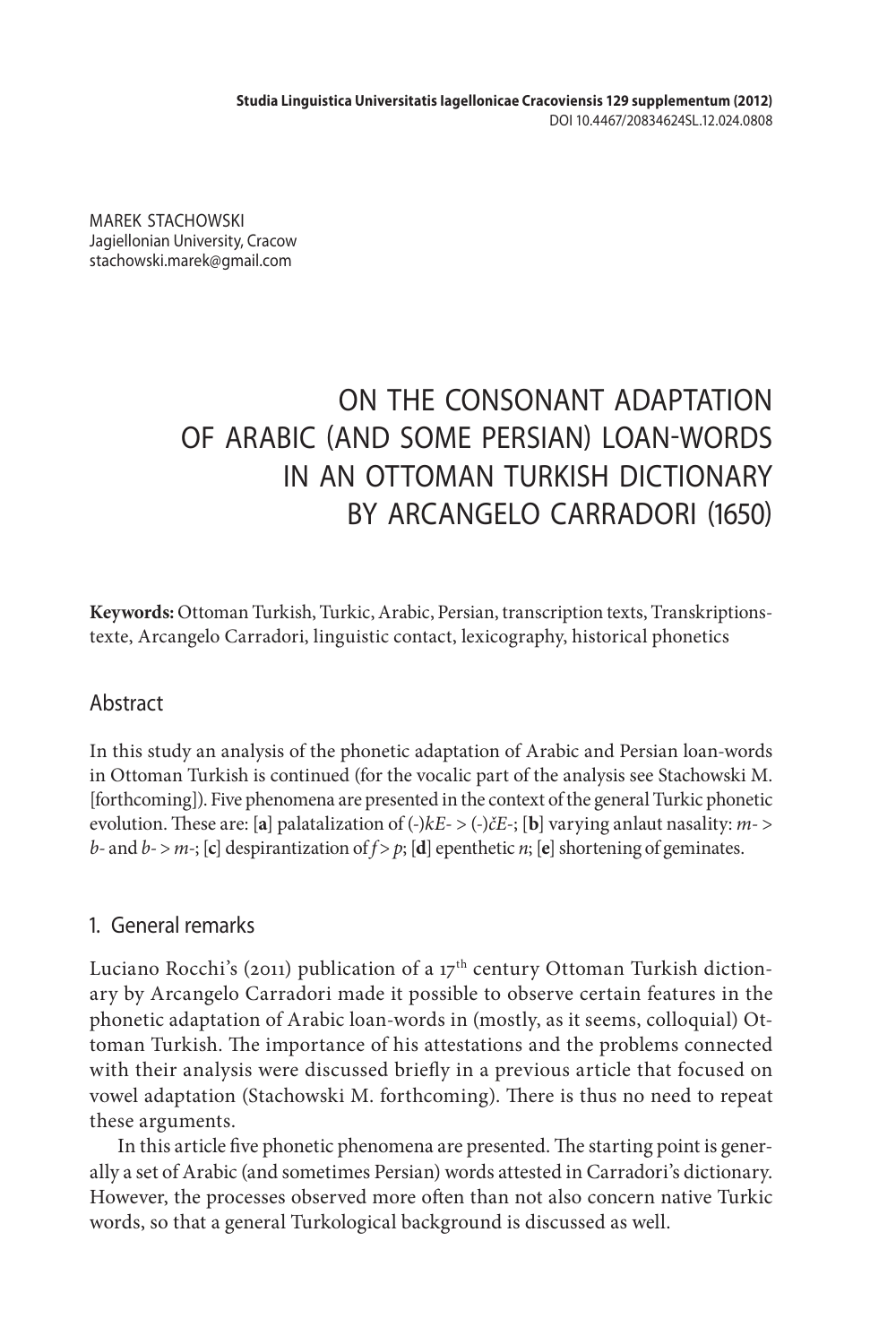374 MAREK STACHOWSKI

## 2. Consonant changes

2a. Palatalization of Ar., Pers. (*-*)*kE-* > Tksh. (*-*)*čE-*<sup>1</sup>

No Arabic example of this change could be found in Carradori's dictionary. However, in another source from the  $17<sup>th</sup>$  century there is the following example:

Ott. *çursi* (or perhaps better: *çürsi* ? – M.S.) ‹csurszi› 'podium, teacher's desk' < Ar. *kursī* 'id.; chair; throne' > modern Tksh. *kürsi* ~ *kürsü* 'podium; chair, department' (N. Illésházy's 1668 dictionary, cited after ALOT II 54).

Oddly enough, Persian loan-words displaying this change are, unlike Arabic ones, recorded in Carradori's work, e.g.:

Ott. *čaġat* ‹ciaghat› ~ *kâġıd* ‹chiaghed› ~ *kâġat* ‹chiagat› ~ *kâhat* ‹chiahat› 'sheet of paper, card' (196) < Pers. *kāġaḏ* ~ *kāġiḏ* 'paper' > modern Tksh. *kâğıd* 'paper'.

Ott. *çemençe* «ciemencieh» ~ *kemençe* «chiemence» 'violin with three strings' (104)<sup>2</sup> < Pers. *kamānča* id. > modern Tksh. *kemançe* ~ *kemençe* id.

Ott. *hunçarlık* (or maybe: *hünçarlık* ? – M.S.) ‹hunciarlich› (but ‹ḥnkārlk› in Arabic script) 'belonging to a sovereign' (179) < \**hünkârlık* < \**hünkâr* < Pers. *ḫunkār* 'sovereign' > modern Tksh. *hünkâr(lık)* id.

Only one indigenous Turkic word exemplifying this change could be found:

Ott. *kıvırcık* ‹chiuirgich› ~ *çıvırcık* (or possibly: *çövercik* ~ *çövircik* ? – M.S.) ‹ciouergich› 'curly, frizzy' (216).

However, the Ott. *kıvırcık* should probably be excluded from further discussion because its velar vowels seem to suggest that we are not dealing with the result of a simple palatalization ( $kE$ -  $\geq$   $\geq$   $E$ -) but rather with assimilation at a distance ( $k - c$  >  $\zeta$  – c). Or perhaps just a spelling mistake: *cio...* pro \**chio...*<sup>2</sup>

As there is no reason to assume that the Ottoman Turkish pronunciation of *k*in Persian loan-words differed significantly from that of the Arabic *k-* the lack of Arabic examples of this type in Carradori's dictionary could be nothing more than a coincidence.

However, another aspect of this phenomenon seems to be even more intriguing. The *kE* > *ćE* palatalization is a usual assimilation device of Ottoman Turkish loanwords in the Balkan Slavonic languages, e.g. Serbian *ćebap* < Tksh. *kebap* 'kebab' (Stachowski S. 1973: 116), Serbian *ćośk* < Tksh. *köşk* 'villa, summerhouse' (op. cit. 193), Serbian *ćepenak* < Tksh. *kepenk* 'roller shutter' (op. cit. 194). It generally seems to have always been accepted that Turkish has *k-* and the palatalization is a Slavonic matter about which Turcologists need not concern themselves. With regard to forms

The symbol *E* stands for any palatal or palatalizing vowel, e.g.  $e$  in  $\langle$ ke $\rangle$  = [ke],  $\hat{a}$  in  $\langle$ kâ $\rangle$  = [ka(:)].

<sup>&</sup>lt;sup>2</sup> Double- and three-digit numbers in parentheses always refer to the pages in Rocchi (2011). Notations in ‹…› are either Carradori's Latin-script renderings of Ottoman Turkish words or Latin-script transliterations of a traditional Arabic spelling.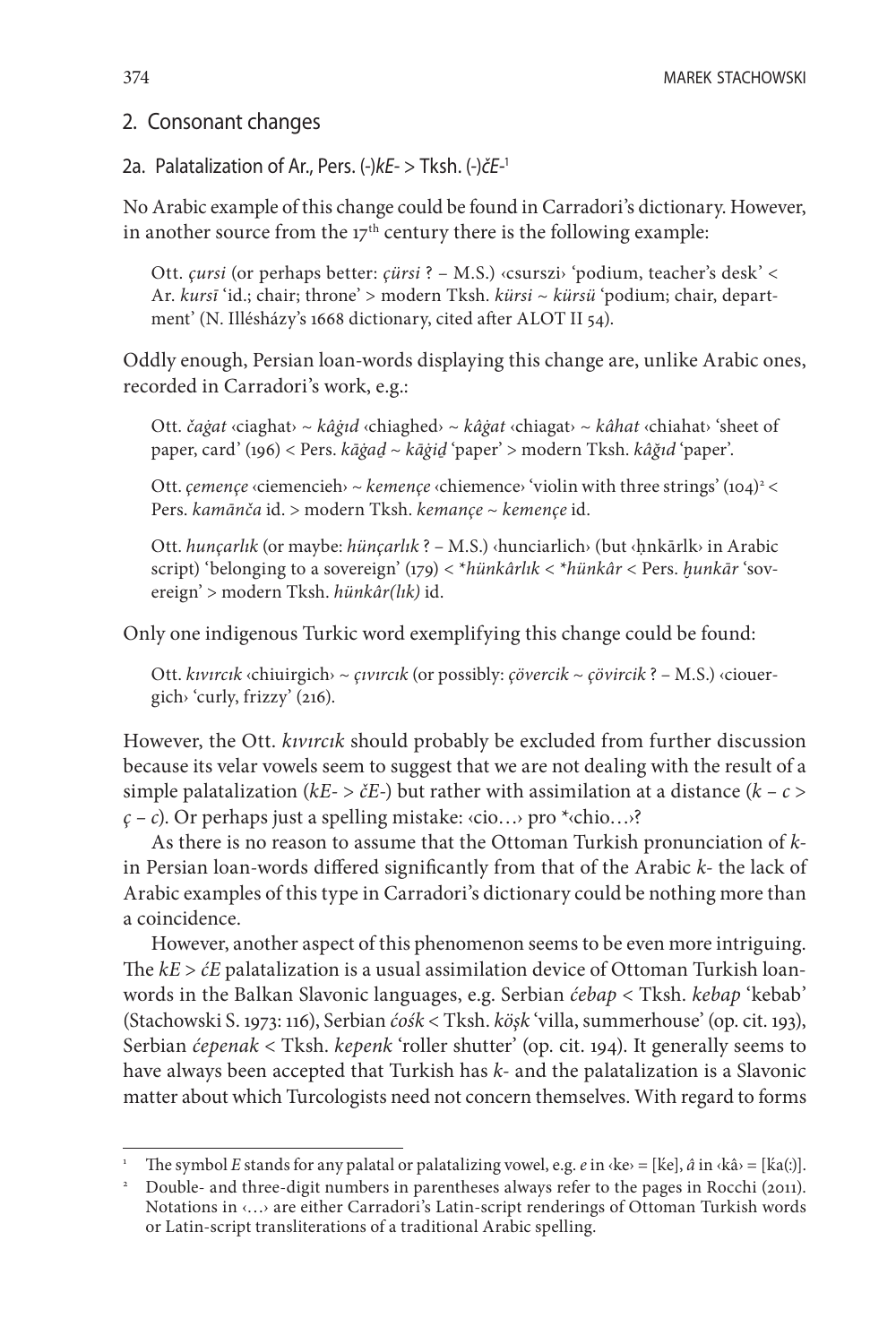like *çursi*, *çemençe*, and so on, this view now appears to be far less certain than was previously thought.

The problem is whether or not we are actually capable of differentiating between words palatalized in Turkish dialects and borrowed with their dialectal *ç-* into Serbian on the one hand, and those that are only palatalized in Serbian, on the other. At any rate, the Turkish-speaking population must have, it would seem, been aware of the  $k - \varphi$ - alternation because hypercorrect  $k$ - forms are also known, as is e.g. Ott. *çember* ‹cember› and its more recent hypercorrect variant *kember* ‹kember› 'band' (Rocchi 2009: 69) < Pers. *ǧambar* id.

#### 2b. Varying anlaut nasality: Ar. *m-* > Ott. *b-*; Ar. *b-* > Ott. *m-*

Only one example for each of these changes is attested in Carradori's dictionary:

Ott. *bember* ‹bember› 'pulpit (in the mosque)' (78) = *member* id. (G. Molino's 1641 dictionary) < Ar. *minbar* [-mb-] id. > modern Tksh. *minber* [-mb-] id.

Ott. *makra* ‹maqra› 'pulley, block' (237) < Ar. *bakra* id. ~ Syrian Ar. *bakara* id. (Tietze 1958: 265sq.) > Ott. *makara* ‹macchara› id. (F. Argenti's manuscript of 1533; cited after Rocchi 2007) = modern Tksh. *makara* id.

In the case of the Ott. *bember* one might hypothesise that we are dealing with the change  $m - mb > b - mb$  which can be, at least theoretically, interpreted as both assimilation  $(m - b > b - b)$  and dissimilation  $(m - m > b - m)$ . The reason for the change was without doubt the rather typical Turkish tendency to avoid sonorants in the word-initial position.

The situation with Ott. *mak(a)ra* is entirely different. There is no *m* or *b* in the non-initial syllable, and the change Ar. *b-* > Ott. *m-* runs against the principle of avoiding word-initial sonorants. Thus, the Ott. *mak(a)ra* seems to have adjusted perfectly to a whole group of Turkic words with the  $m - \sim b$ - alternation in the *syllable*-initial position. Various examples of such changes can be observed throughout the Turkic linguistic world, e.g. in Chulym *şımıçak* ~ *sıbıçak* 'two-year old horse', *şamalcak* ~ *şıbılcak* 'little finger' (Pomorska 2001: 98); Chulym *yerve* 'twenty' < \**yerbe* < \**yegirmi* > Ott. *yirmi* id. (op. cit. 113). Numerous examples can be also found in Schönig 2002.

Various explanations for this phenomenon were proposed over the course of the history of Turkic linguistics, beginning with a suggestion that this consonant was originally a type of affricate \**mb* (or maybe *\*mb*), rather than just \**m* or \**b* (Ramstedt 1957: 74sq.), which is the only explanation that allows for word pairs like Ott. *buz* ~ Yak. *mus* 'ice'. However, neither this conjecture nor the idea of assimilation (\**b – N* >  $(m - N)^3$  or dissimilation (\* $m - N > b - N$ ) can convincingly explain why some Arabic, Persian and Russian loan-words have also undergone this change, even if they show no nasal consonant in a non-initial syllable and cannot possibly reflect Proto-Altaic shapes with an affricate \**mb* or *\*mb*, e.g. Arabic *bakra* (see above); Ott. *bala* ~

The symbol N stands for any nasal consonant.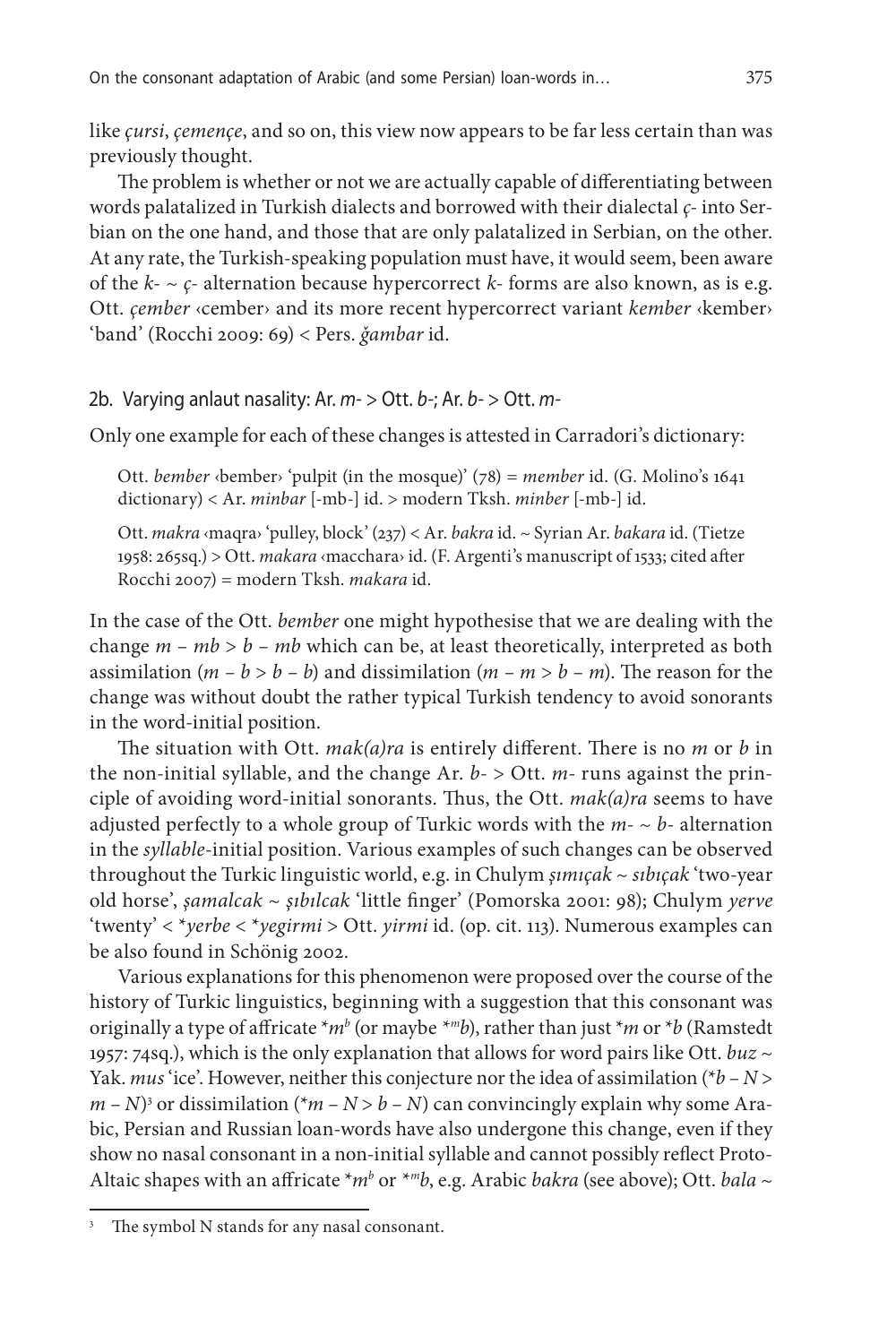*mala* 'headscarf' < \**bala* < Pers. *vāla* 'a sort of silk cloth' (Tietze, Tekin 1994: 161); Tuvinian *batrās* ~ *matrās* 'mattress' < Russ. *matrac* id. (Schönig 2002: 263), Tobolsk-Tatar *müts* 'oven' < Russ. *peč'* id. (Anikin 2003: 448).4

## 2c. Despirantization of the Ar. *f* > Ott. *p*

In view of the fact that the Turkic languages did not originally possess a labial spirant *f*, as well as that this sound is, in loan-words, more often than not replaced in Anatolian Turkish dialects by a stop *p*, it is quite remarkable that only one such example is attested in Carradori's dictionary:

Ott. *päna* ‹panah›5 ~ *fena* ‹fenah› 'abuse, misuse' (152) < Ar. *fanāʾ* id. > modern Tksh. *fena* 'bad'.

On the other hand, the consonant *-p-* in the Turkish reflexes of Ar. *maṭbaḥ* 'kitchen' still remained occlusive in 17th century Turkish, as confirmed by Ott. *motpak* ‹motpach› id. (246) ~ *mutbak* (G. Molino's 1641 dictionary) [in reality certainly pronounced *-tp-*] = *mutpah* or *mutpak* ‹mutpach› id. (F. Argenti's data of 1533) (all records cited after Rocchi 2011: 246) even if it is a spirant in modern Tksh. *mutfak* id.

The situation could be interpreted to the effect that Ottoman Turks had learned to pronounce the spirant *f* by the mid-17<sup>th</sup> century but despite this were still treating it as a foreign consonant that sometimes could be replaced by *p* (as, e.g. in *päna*) but generally did not occur in lieu of *p* in loan-words (cf. *motpak*).

The latter formulation is possibly a touch too rigorous. The example of Ott. *sulf et-* (1sg.aorist: ‹sulf ederum›) 'to (be)calm, soothe' (300) < Ar. *ṣulḥ* 'peace' (> standard Ott. *sulh* id.) shows that the consonant *f* could, at least as the second member of an intervocalic consonant cluster, replace another consonant in an Arabic etymon. Such cases, however, are extremely rare, and any attempt at generalization appears premature.

Ott. *ness* ‹ness› 'greed, lust, craving, desire' (256) < Ar. *nafs* id. does not belong to this group. Instead, it results from the simple assimilation of the Ar. *-fs* > Ott. *-ss*, i.e., *-s#* and *-s + C-* but *-ss + V*, cf. [2e].

#### 2d. Epenthetic *n*

The *n* epenthesis is an irregular phenomenon that only rarely affects Arabic loanwords. The most frequent examples in Carradori's dictionary are native derivatives with the nomina agentis suffix  $-(i)c_i$ , as e.g. Ott. *yudancı*  $\langle$ iudangi $\rangle \sim \gamma$ *udacı*  $\langle$ iudagi $\rangle \sim$ *yutucı* ‹ywṭwǧy›, etc. 'swallower, swallowing' (357) < *yut-* 'to swallow', amongst others.

<sup>4</sup> The word pair Mo. *bolǧa-* 'to depend' ~ Khakass *molǧa-* id. probably displays the same relationship, i.e. Mo. *b-* > Khakass *m-* (Rassadin 1980: 39); however, one might consider a Pro-Altaistic solution like: Proto-Alt. \**mb* >> Mo. *b-* ~ Khakass *m-*, as well.

<sup>5</sup> The symbol *ä* is used by L. Rocchi (2011) to render a vowel that is generally expected to be *e* but is spelled ‹a› in Carradori's dictionary.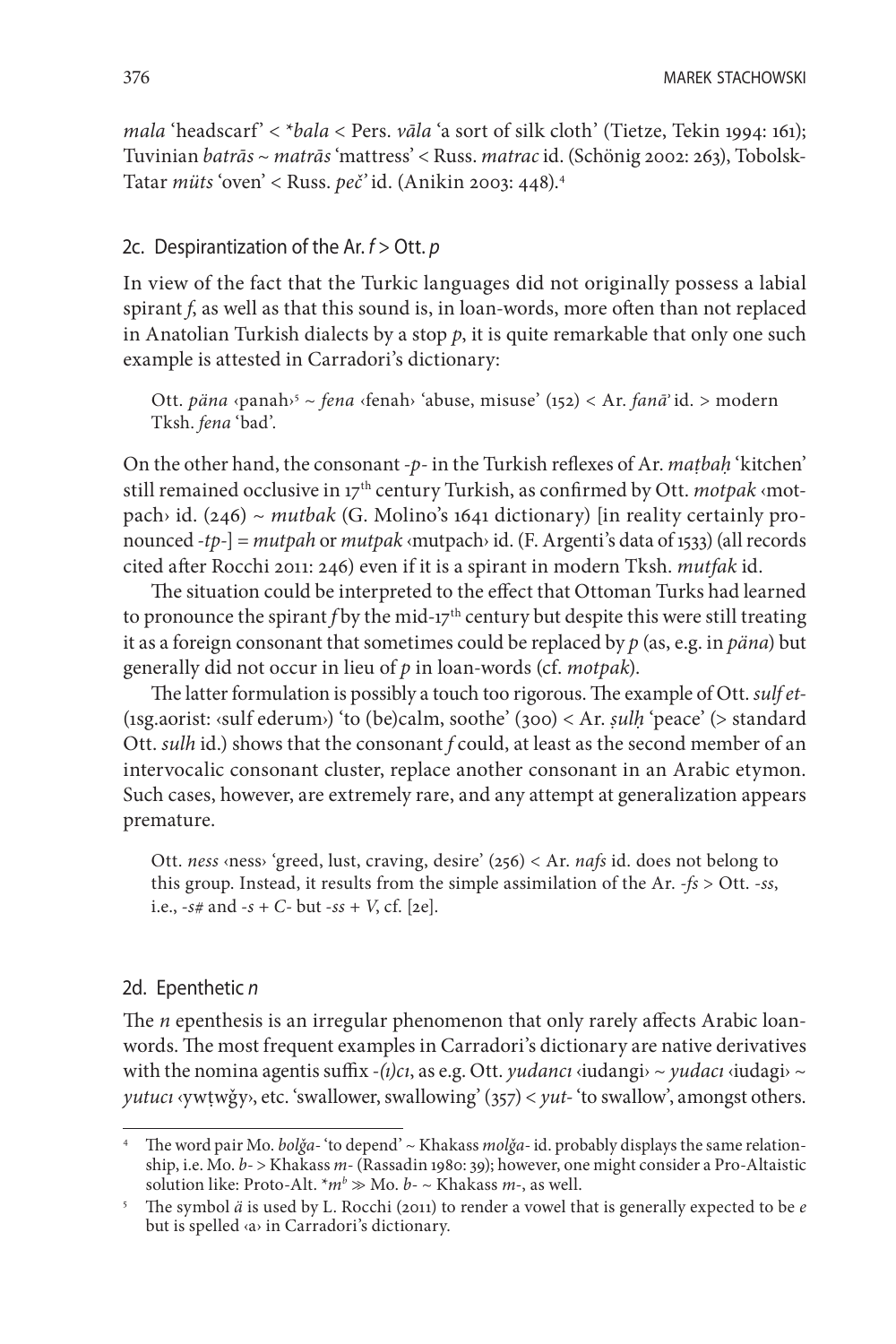Interestingly enough, one does not find the form *yudancı* in a historical dictionary of Ottoman Turkish *-(ı)cı* derivatives which, instead, adduces a 1499 record *yudunıcı* ‹yud-un-ǧ› id. (Stachowski S. 1996: 179). As *-(ı)cı* derivatives are at the same time "amazingly frequently subject to elision in Carradori's dictionary" (e.g. Ott. *unutcı* ‹vnutgi› 'oblivious' (332) < \**unutıcı* < *unut-* 'to forget', see Stachowski M. forthcoming: § 2e) their composition and phonotactic evolution deserve further detailed investigation.

Only one Arabic example in this group is perfectly clear: Ott. *manzul* ‹manzul› 'dismissed' (237) < Ar. *ma<sup>ʿ</sup> zūl* id. > modern Tksh. *mazul* id.

Another word, namely Ott. *musarif* seems at first sight to display no *-n-* at all. However, its evolution, as based on Rocchi's (2011: 250) suggestion, can be summarized in the following manner:

Ott. *musarif* ‹musarif› ~ *munsarif* ‹mnṣrf› 'author' (250) < \**munsanif* < \**munsannif* < Ar. *mu*ṣ*annif* id. > standard Ott. *musannif* id.

The form \**munsannif* will, unlike Ott. *manzul*, have resulted from the anticipation of a nasal, i.e., Ar. *-C – nC-* > Ott. \**-nC – nC-* which is in essence just a case of assimilation.

In contrast to this word, Ott. *daimanlı* ‹daimanli› (~ *daimalı* ‹daimali›) 'endless' and Ott. *daimanlık* ‹daimanlich› (~ *daimalık* ‹daimalich›) 'continuation' (114) seem to display a simple *-n-* epenthesis in derivatives of Ott. *daima* 'always'. However, this simple explanation does not in truth hold water since Ott. *daimalı(k)* and *daimanlı(k)* reflect two different starting points: Pers. *dāyimā* 'always' and its source: Ar. *dā<sup>ʾ</sup> iman* id. (Tietze 2002: 548).

Yet another case is Ott. *getavrez* ‹ghetaures› 'centaur' (161)6 = *gentavres* ‹ghentaures› id. (1641 dictionary by G. Molino) = *kentavriş* (1687 *Onomasticon* by F. Meninski) id. (all attestations adduced after Rocchi 2011: 161) < Greek *kéntauros* id. One might suspect a hypercorrect elision of *-n-* if Turkish-speaking informants were more or less aware of the existence of the *-n-* epenthesis. This does not, however, appear very realistic because the epenthesis seems to have been a relatively rare phenomenon. In addition, the word *centaur* will certainly have extremely seldom occurred in Turkish conversations. In this situation, Luciano Rocchi's conjecture that the form without *-n*- is probably nothing other than a careless notation appears to be the best solution. However, the *-n-* is lacking in both the Latin and the Arabic spelling – can both be a matter of carelessness?

## 2e. Shortening of geminates

The shortening of geminates in word-final syllables is completely regular in Turkish. One of the examples is Ott. *ness*, see [2c] above. Another example is Ott. *af* ‹af› ~

<sup>6</sup> Rocchi (2011: 161) identifies the Latin notation with the Arabic one in that he writes: "ghetaures = ḳṭāwrz" which seems to be two spellings of the same phonetic shape *getavrez*. I would prefer to read the Arabic-script notation with *k-* in Turkish. Nevertheless, both forms lack an *-n-*.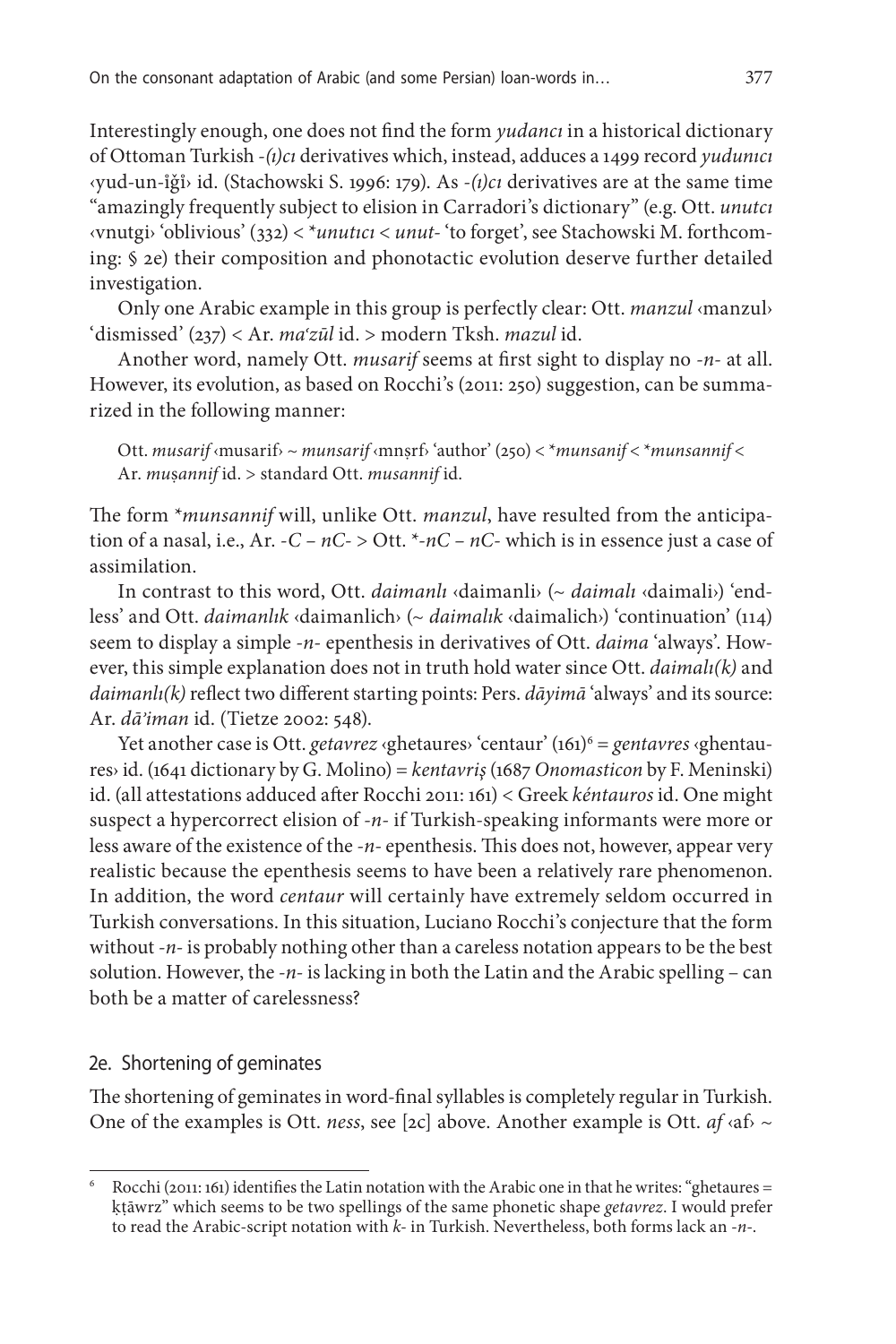*afv* (i.e., = [af:]) ‹<sup>c</sup>fw› 'forgiveness' (50sq.) that has, unlike *ness*, partially retained the geminate before an anlaut vowel in certain words: Ott. *afv iste-* (1sg.aorist: ‹afu isderum›) 'to ask for forgiveness' (50) but *af et-* (1sg.aorist: ‹af ederum›) 'to forgive' (51). This situation is the opposite to what exists today. The modern distribution of *af* and *aff* also depends on the character of the next element but in another way: [**α**] *af* becomes *aff* if the next element is a possessive suffix (e.g. *affım* 'my forgiveness') or an auxiliary verb (*affet-* 'to forgive', *affolun-* 'to be forgiven/condoned') but [**β**] it remains *af* if followed by an inflectional suffix (e.g. dative af<sup>+</sup>a albeit the accusative form usually is *aff*<sup>*i*</sup>) or a non-auxiliary verb (e.g. *af iste-* 'to ask for forgiveness').<sup>7</sup>

Is, thus, the impression correct that the distribution of geminate and degeminated consonants in a word-final position was either different or at least not yet stable in the year 1650?

Word-medial geminate consonants are even more interesting. Let us first study the examples recorded in Carradori's dictionary:

1) *-k-* group:

Ott. *dükân* ‹duchian› 'shop' (133) < Ar. *dukkān* id. > modern Tksh. *dükkân* id.

Ott. *hoka* ‹hhoqa(h), hocha› 'pot, cup' (177) < Ar. *ḥuḳḳa* id. > modern Tksh. *hokka* id.

Ott. *hokabaz* ‹hochabaz› ~ *hokbaz* ‹hoqbaz› 'illusionist, magician' (177sq.) < Ar. *ḥuḳḳabāz* id. > modern Tksh. *hokkabaz* id.

Ott. *moşekil* ‹moscechil› 'appearance, look' (246) < (? Pers. <) Ar. *muşakkil* 'wellshaped' > standard Ott. *müşekkel* id.

Ott. *mürekeb* ['ink'], in: *basma mürekeb* ‹basma murechieb› 'printing ink' (75) < Ar. *murakkab* 'composite' > modern Tksh. *mürekkep* 'ink'.

2) *-d-* group:

Ott. *hidet* ‹hidet› 'anger' (177) < Ar. *ḥidda(t)* id. > modern Tksh. *hiddet*

3) *-b-* group:

Ott. *lübe* (*lube*?), in: *boğaz lübesi* (*lubesi*?) ‹boghas lubesi›8 'base of the neck' (234) < \**lübbe* < \**libbe* < Egyptian Ar. *libba* id. (l.c.) = Classical Ar. *labba* id. > standard Ott. *lebbe* id.

The Ott. *zubon* ‹zubon› ~ *zubun* ‹zubun› 'a sort of jacket' (369) is a distinct word which admittedly displays a single *-b-* when compared with the Ar. *-bb-* in *ǧubba* 'a sort of outer garment, gown'. However, the degemination occurred in Venetian rather than in Turkish: Ott. *zubon* ~ *zubun* (= modern Tksh. *zıbın*) < \**zubon* ~ \**zıbon* < Venetian *zupòn* ~ *zipòn* = standard It. *giubbone* id., demin. < *giubba* id. < Ar. *ǧubba* (Stachowski S. 1996: 118).

<sup>&</sup>lt;sup>7</sup> This is a modern Turkish synchronic perspective, of course. Historically, one would say that the original  $a\mathbf{f} \left\langle \text{fw} \right\rangle$  remains unchanged in [ $\alpha$ ] and becomes degeminated in [ $\beta$ ].

<sup>&</sup>lt;sup>8</sup> Rocchi (2011: 234) puts *lubbe* in the first place but the etymology points to *lübbe* as the more probable variant.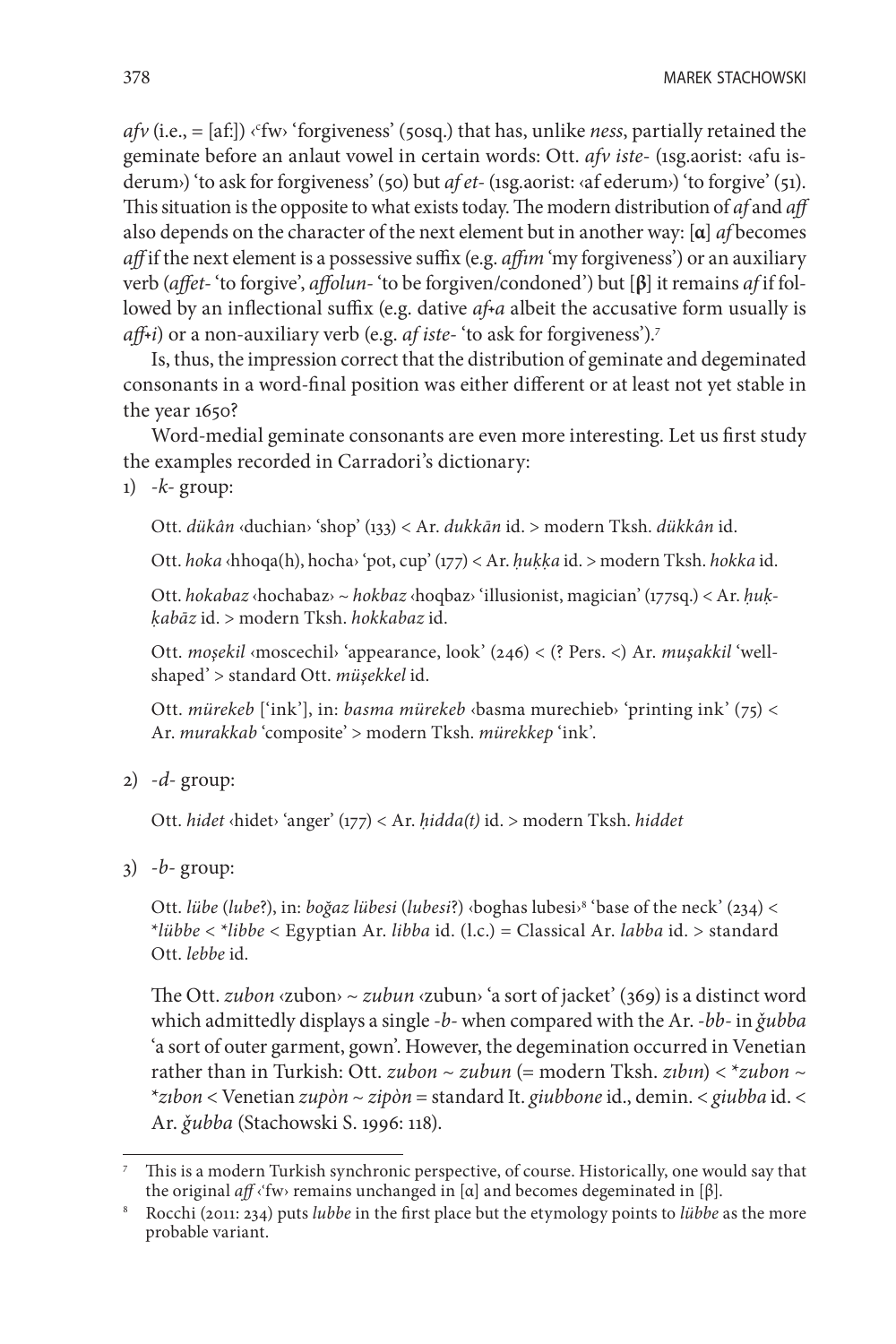4) *-z-* group:

Ott. *lezetli* ‹lezetli› 'tasty, spicy' (233) ~ *lezetlik ile* ‹lezetlich ile› 'tastily, with taste' (l.c.) ~ *lezetle-* (1sg.aorist: ‹lezetlerum›) 'to flavour, season, add some seasoning' (l.c.) < \**lezet* < Ar. *laḏḏat* id. > modern Tksh. *lezzet* id.

5) *-v-* group:

Ott. *evel* ‹euel› ~ *evvel* (euuel) '(shortly) before' (177) < Ar. *awwal* 'first' > modern Tksh. *evvel* 'before'.

Ott. *kovet* ‹chouet, couet, qouet› 'power, strength' (223) ~ *kuvet* ‹quuet› id. (229) < Ar. *ḳūwwat* d. > modern Tksh. *kuvvet* id.

6) *-l-* group:

Ott. *zavalık* ‹zaualich› 'poverty' (366)9 < \**zavallık* < \**zavallılık* id. < \**zavallı* 'poor' < \**zaval* < Ar. *zawāl* 'death, destruction' > Ott. *zaval* > modern Tksh. *zavallı* 'poor', *zavallılık* 'poverty'.

Ott. *zelilik* ‹selilich› 'weakness' (366) < \**zelillik* < Ar. *ḏalīl* 'humbled, abased; obedient' > modern Tksh. *zelil* id.

No degemination is observed in the trill *rr* or the nasal stop *nn* (no records with *-mm-* could be found in the source). These consonants always seem to retain these geminates, e.g.:

Ott. *sarraf* ‹sarraf› 'money-changer' (286) < Ar. *ṣarrāf* id. > standard Ott. *sarraf* id.

Ott. *minnet* ‹minnet› 'thanks, indebtedness' (245) < Ar. *minnat* id. > modern Tksh. *minnet* id.

Even if the degemination of *-ll-* was exemplified above, the examples in group (6) differ considerably from all the other records in groups  $(i)-(5)$  in that they only show the *-ll-* > *-l-* change at morpheme borders between a borrowed Arabic word and a native Turkish suffix *+lik*. By contrast, the *-ll-* group never seems to be subject to degemination if it occurs in the word-medial position in an Arabic word, as for instance in the following case:

Ott. *millet* ‹millet› 'nation' (245) < Ar. *millat* id. > modern Tksh. *millet* id.

Thus, a Degemination Resistance Hierarchy (= DRH) can be established:

- 1) The velar stop *k* (numerous examples);
- 2) The spirants *v*, *z* and non-velar stops *b*, *d* (fewer examples);
- 3) The lateral *l* (degeminated only in derivatives);
- 4) The trill *r* and the nasal stops *m* (?) and *n* (no known examples).

<sup>9</sup> Rocchi (2011: 366) also allows the reading *zavallık* which is not totally out of the question but, on the other hand, there is no suggestion of a necessity of reading *-ll-* here.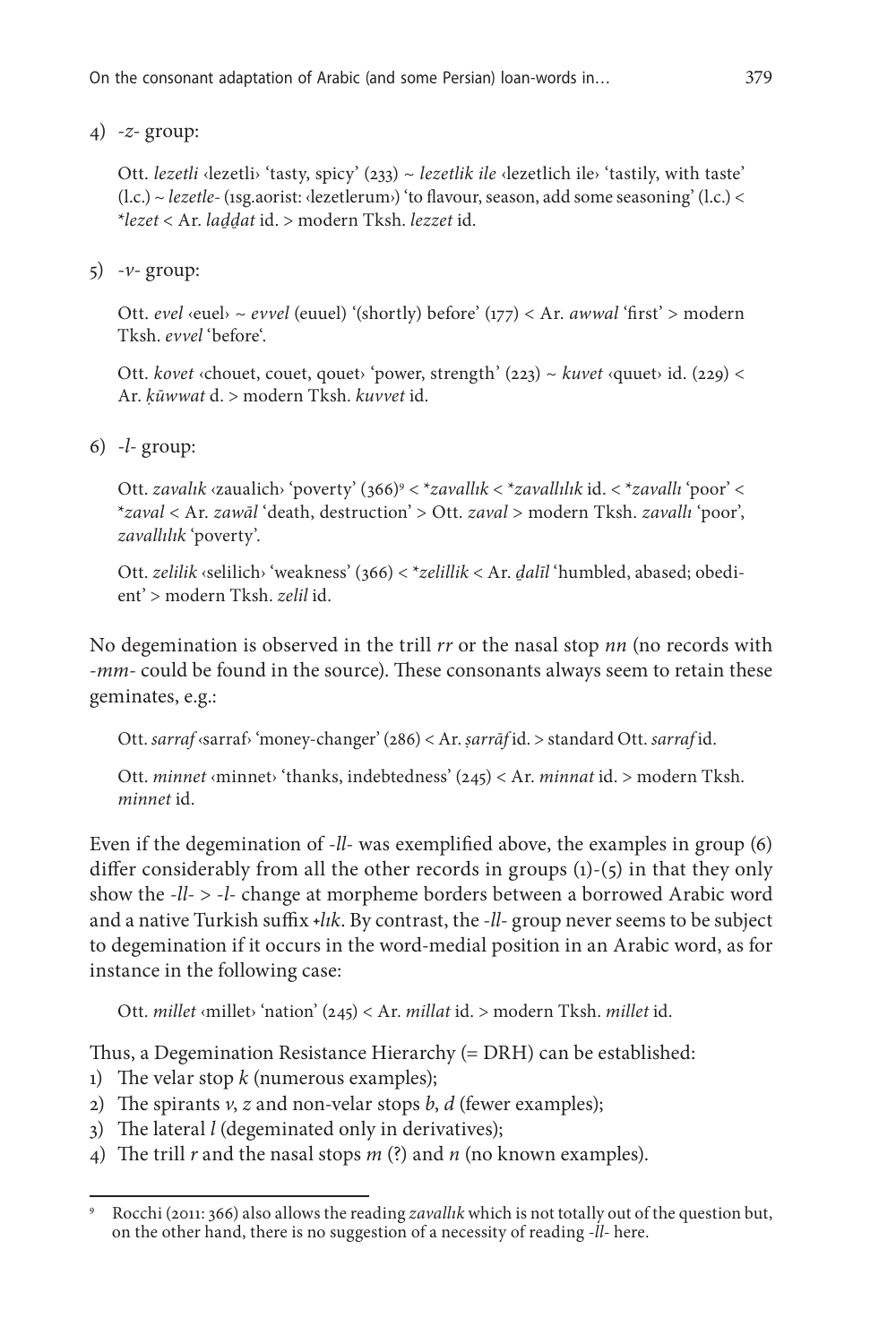The lower the group number (= the DRH index), the more frequent the degemination. Actually, group [3] and group [4] can even be considered one group consisting of sonorant consonants. At the opposite end of the DRH axis one finds the velar voiceless stop *k*. This seems to suggest that the most important factor in the degemination process is the voicedness of the consonants involved. Another important factor, it would seem, is the degree of "consonantism", that is syllabic consonants have a higher DRH index. The mutual relationship between the two factors can only be understood when more examples are found and analysed in the future.

Nevertheless, even these insights can be used in a discussion of more general topics in Turkic linguistics, as well as in arguments for or against certain claims. When wondering at W. Hesche's suggestion that the Turkic postposition *syŋaru* 'towards' goes back to \**syŋar˖ru* (< *syŋar* 'direction' + directive suffix *˖ru*) I have argued that "the *-r r-* sequence (as in Tksh. *nar reçeli* 'pomegranate marmelade' […]) is never shortened to *-r-*" (Stachowski M. 2012: 131). These concerns are now supported by the fact that both the sandhi *-r r-* sequences and the word-medial *-rr-* in Arabic loan-words in Turkish have the highest possible DRH index.

# References

ALOT = Stachowski S. 1977. *Studien über die arabischen Lehnwörter im Osmanisch-Türkischen*. [Teil II: *K-M*]. Wrocław etc.

Anikin A.E. 2003. *Ètimologičeskij slovaŕ russkich zaimstvovanij v jazykach Sibiri*. Novosibirsk.

- Pomorska M. 2001. The Chulyms and their language. An attempt at a description of Chulym phonetics and nominal morphology. – *Türk Dilleri Araştırmaları* 11: 75–123.
- Ramstedt G.J. 1957. *Einführung in die altaische Sprachwissenschaft*, I: *Lautlehre*. Helsinki.
- Rassadin V.I. 1980. *Mongolo-burjatskie zaimstvovanija v sibirskich tjurkskich jazykach*. Moskva.
- Rocchi L. 2007. *Ricerche sulla lingua osmanlı del XVI secolo. Il corpus lessicale turco del manoscritto fiorentino di Filippo Argenti (1533)*. Wiesbaden.
- Rocchi L. 2009. *Il lessico turco nell'opera di Bernardino Pianzola. Materiali per la conoscenza del turco parlato di fine Settecento*. Trieste.
- Rocchi L. 2011. *Il dizionario turco-ottomano di Arcangelo Carradori (1650)*. Trieste.
- Schönig C. 2002. Anmerkungen zum *b* ~ *m*-Wandel in den modernen Türksprachen. Hauenschild I. et al. (eds.) *Scripta Ottomanica et Res Altaicae*. [FS B. Kellner-Heinkele]. Wiesbaden: 257–275.
- Stachowski M. 2012. On the origins of the Turkic directive suffixes *-jar(y)* and *-sar(y)*. *Studia Etymologica Cracoviensia* 17: 127–135.
- Stachowski M. [forthcoming]. Some features of the vowel adaptation of Arabic loan-words (along with a few remarks on their consonants) in an Ottoman Turkish dictionary by Arcangelo Carradori (1650).
- Stachowski S. 1973. *Fonetyka zapożyczeń osmańsko-tureckich w języku serbsko-chorwackim*. Wrocław etc.
- Stachowski S. 1977. → ALOT.